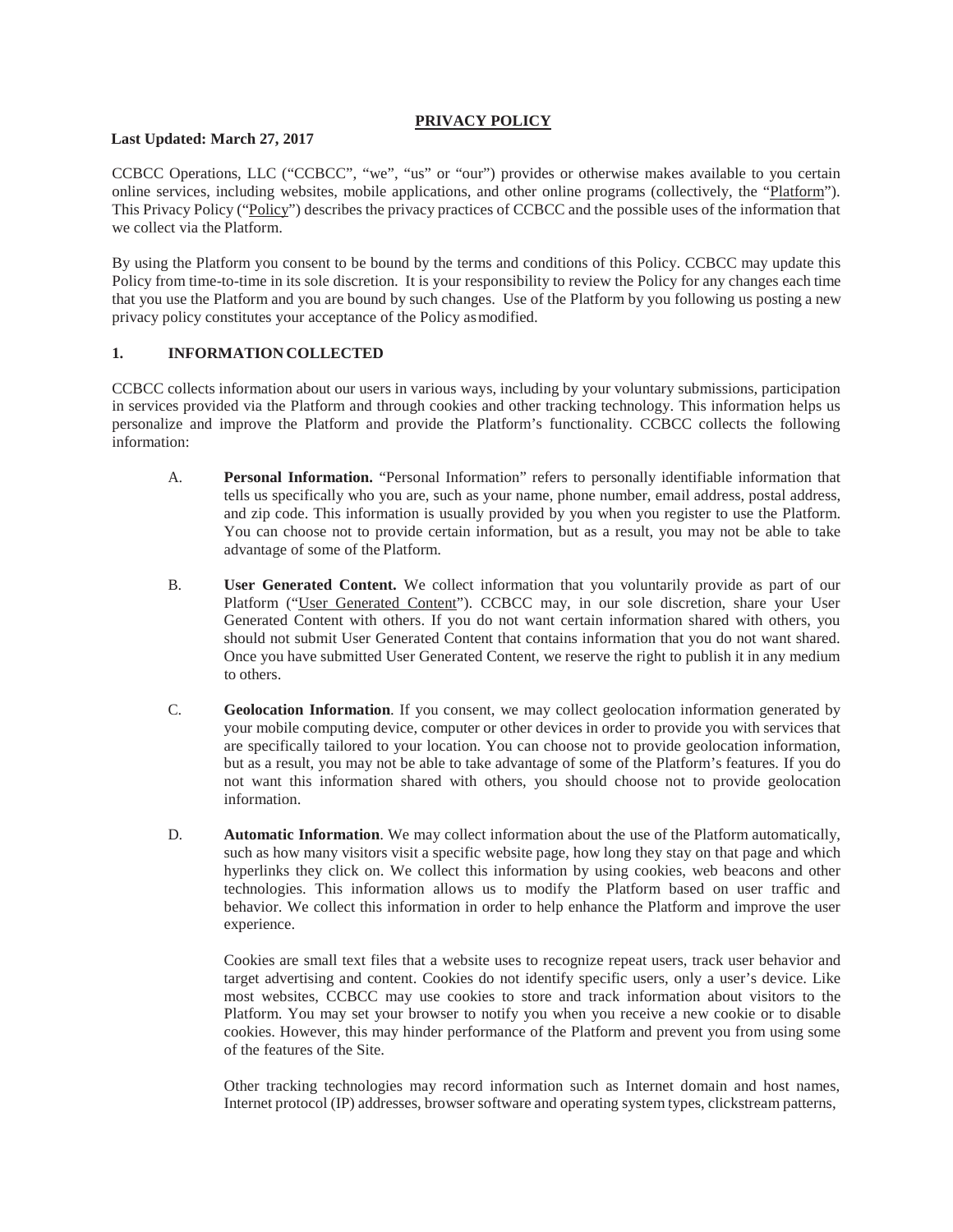and dates and times the Platform is accessed. CCBCC may link the information we record using tracking technologies to Personal Information we collect.

### **2. USE OF INFORMATION**

CCBCC uses the information we collect for a number of purposes, including to provide the Platform's functionality, improve the Platform, communicate with users, and for internal business analysis or other business purposes.

We do not disclose Personal Information to third parties, except (1) when we have your permission to make the disclosure, (2) the disclosure is necessary for the purpose for which the information was obtained, (3) the third party is acting on behalf of CCBCC to provide or manage the Platform or (4) where otherwise stated in this Policy. We also may disclose Personal Information where permitted by applicable law or when the disclosure is necessary, in our sole discretion, for the establishment or maintenance of legal claims or legal compliance, to satisfy any law, regulation, subpoena or government request, or in connection with litigation.

We may share aggregate user data to third parties in order to describe the use of the Platform to existing or potential business partners or in response to a government request. We may also share aggregated demographic and preference data with third parties for research purposes or to enable the provision of targeted information, promotions, offers and/or discounts or to create a better overall experience for the users.

In the event CCBCC is acquired by, or merged into, another entity, or if there is a sale of CCBCC's assets, your Personal Information may be transferred to the entity acquiring CCBCC or into which CCBCC is merged or the entity that is purchasing the assets of CCBCC. You acknowledge and agree that in the foregoing circumstances, your Personal Information may be disclosed to such third party acquirer orpurchaser.

## **3. ACCESSING AND UPDATING YOURINFORMATION**

You can always choose not to provide any information to CCBCC, although this may prevent you from using some of the features of the Platform. Some portions of the Platform may also enable you to access and update your Personal Information by visiting a "Manage My Account" page or similar functionality within the Platform. On these pages you can update your information as well as manage your email preferences. Please note that not all portions of the Platform may offer you the ability to update your information and/or manage your email preferences.

You can also ask CCBCC whether we are keeping information about you and, if so, how it is being used. To request this information, please email [Legal@ccbcc.com](mailto:Legal@ccbcc.com) or write to us at the address below.

### **4. DATA SECURITY**

We use security measures that we (in our sole discretion) deem appropriate (a) for the type of Personal Information that is provided and (b) to comply with any applicable legal requirements. However, since no method of electronic storage is 100% secure, we cannot guarantee the absolute security of the information stored. We also cannot guarantee that information you supply will not be intercepted while being transmitted to CCBCC over the Internet.

CCBCC retains Personal Information that we collect only as long as reasonably necessary to fulfill the purposes for which it was collected or to meet any applicable legal requirements.

In some instances, you will be required to choose a user ID and password when you register for the Platform. You may not share your user ID and password with anyone else, and you are solely responsible for maintaining and protecting the confidentiality of your user ID and password. You are fully responsible for all activities that occur through the use of your user ID and password.

# **5. CALIFORNIA DO NOT TRACKDISCLOSURE**

CCBCC does not respond to Do Not Track (DNT) signals.